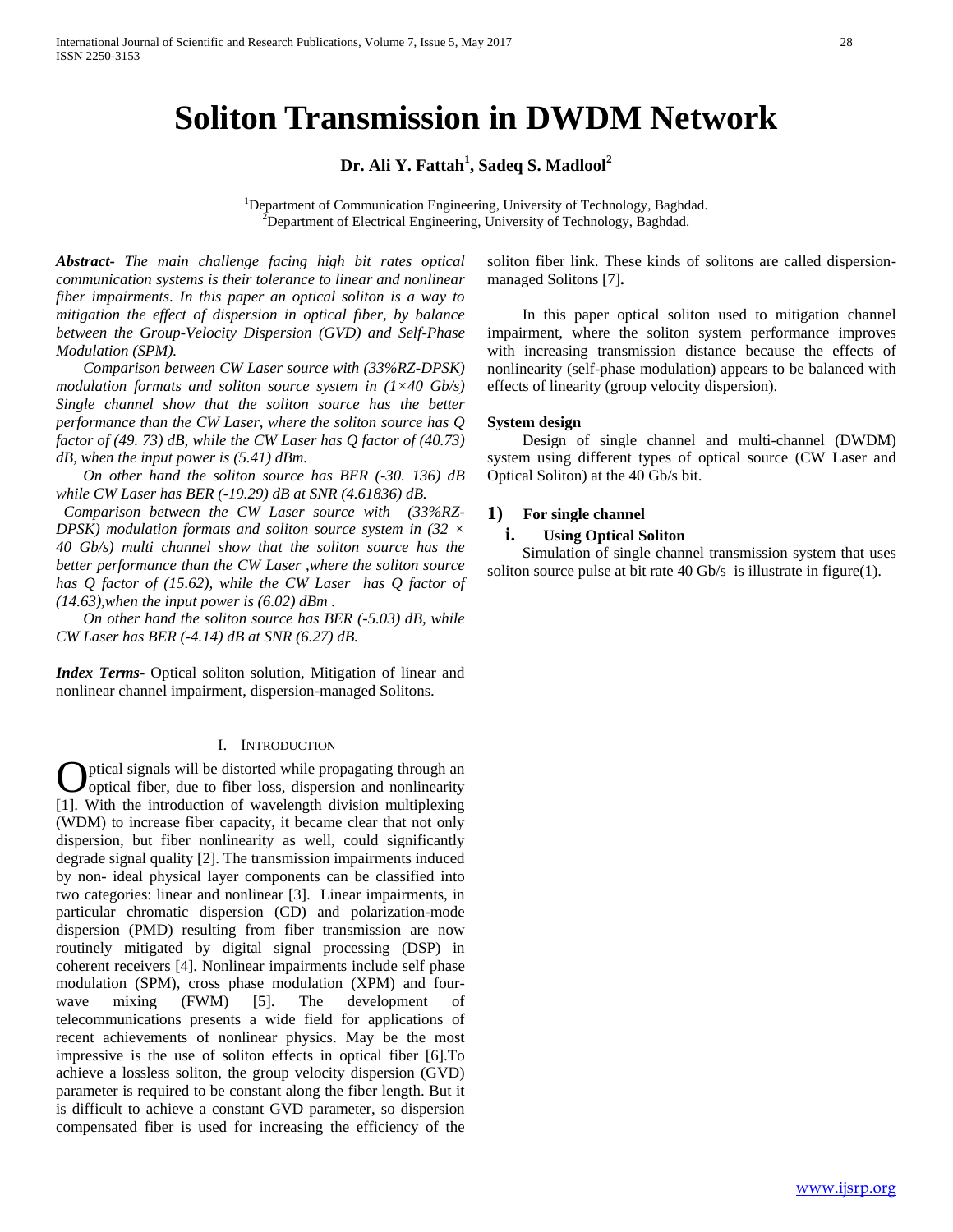

Figure (1): The simulated of single channel system with soliton source.

## **ii. Using CW Laser source**

Simulation of single channel transmission system that uses CW Laser source at bit rate 40 Gb/s is illustrate in figure(2).  $\circledD$  $\circledD$  $\circledD$  $\circledD$ 



**Figure (2): The simulated of single channel system with CW Laser source.**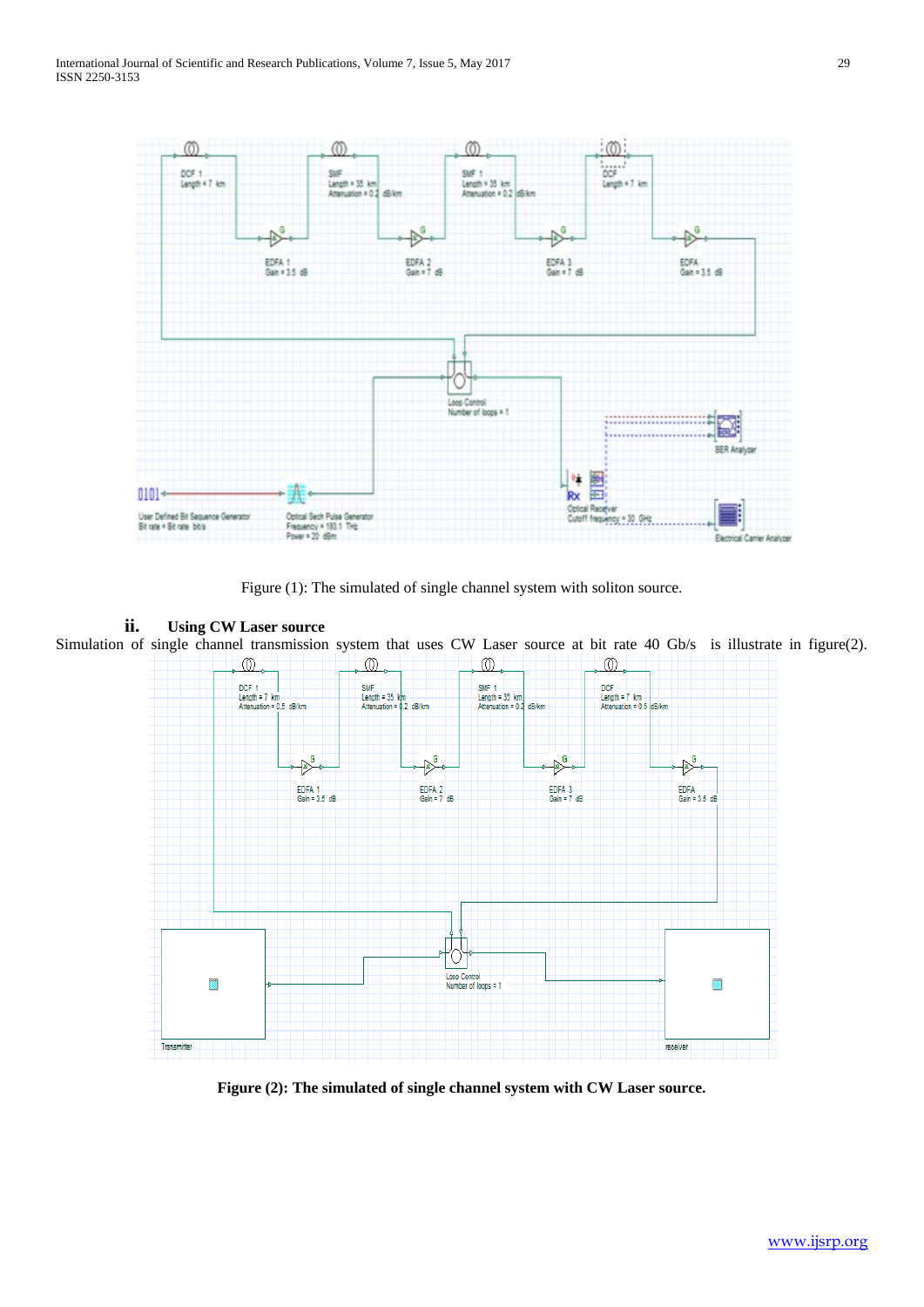International Journal of Scientific and Research Publications, Volume 7, Issue 5, May 2017 30 ISSN 2250-3153

## **2) For multi-channel**

# **i. Using Optical Soliton**

Simulation of  $(32 \times 40 \text{ Gb/s})$  multi-channel DWDM system at 50GHz channel spacing that uses soliton source pulse is illustrated in figure(3).



**(a):Structure of the transmitter (b):Structure of the receiver Figure (3): The receiver and transmitter sides of the simulated DWDM system layout by using soliton source.**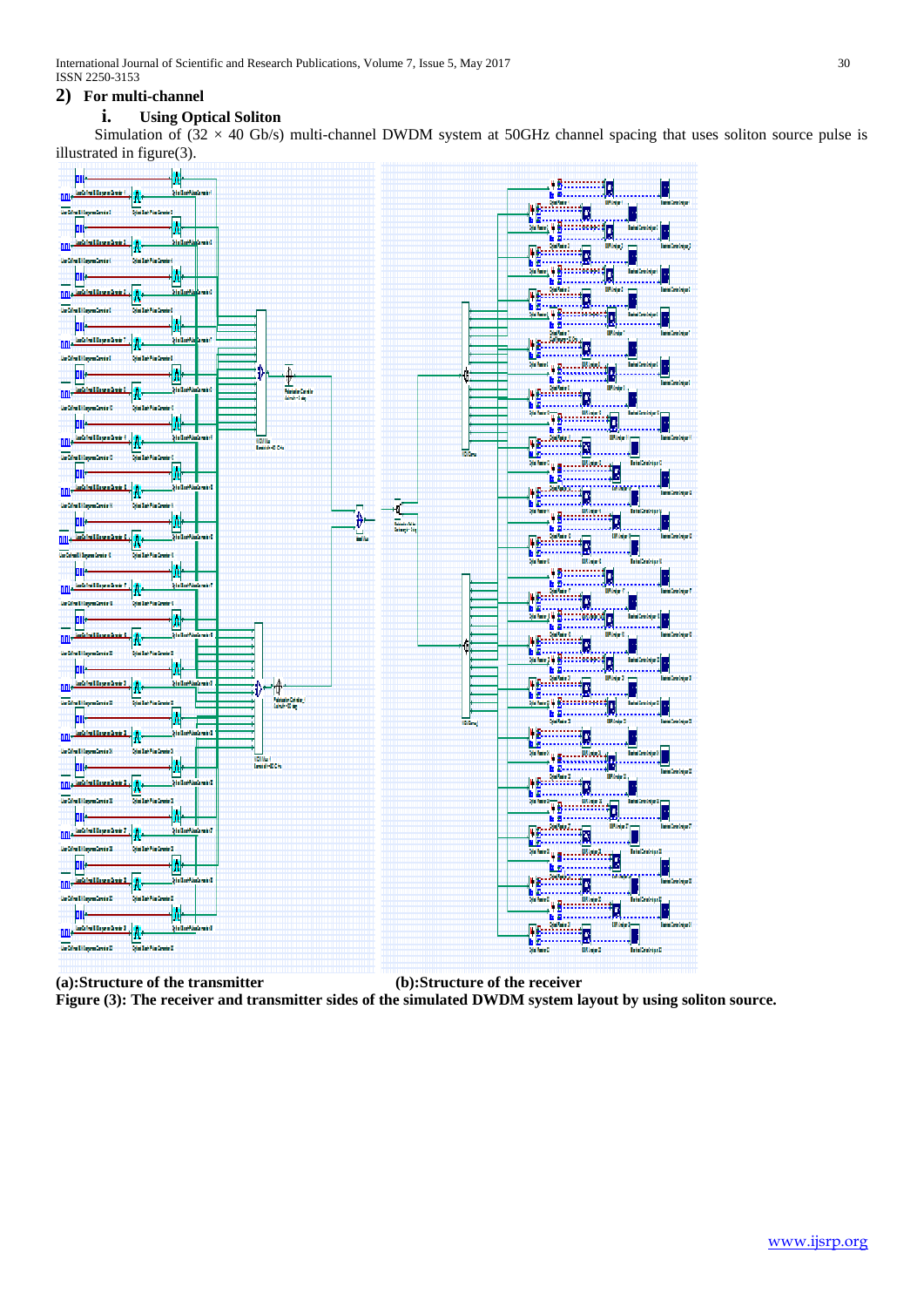| <b>Parameter</b>                    | <b>Value</b>                                 |  |
|-------------------------------------|----------------------------------------------|--|
| Reference bit rate                  | $40$ Gb/s                                    |  |
| Number of channels                  | 32 channels                                  |  |
| Frequency spacing                   | 50 GHz                                       |  |
| Center frequency                    | 193.1 THz                                    |  |
| Span length                         | 70 km                                        |  |
| Source linewidth                    | $0.15$ bit                                   |  |
| Optical filter in mux. and demux.   | 80 GHz, Bessel filter, 4 <sup>rd</sup> order |  |
| Electrical filter in reciever.      | 30 GHz, Low pass filter, 4rd order           |  |
| NF of EDFA (dB)                     | $\overline{4}$                               |  |
| ITU-T G.652 Fiber parameters        |                                              |  |
| $\alpha$ (dB/km)                    | 0.2                                          |  |
| Dispersion parameter D (ps/(nm.km)) | 17                                           |  |
| Dispersion slope S $(ps/(km.nm^2))$ | 0.075                                        |  |
| Effective area $(\mu m^2)$          | 80                                           |  |
| DGD parameter $(ps/\sqrt{km})$      | 0.1                                          |  |
| DCF parameters                      |                                              |  |
| $\alpha$ (dB/km)                    | 0.5                                          |  |
| Dispersion parameter D (ps/(nm.km)) | $-85$                                        |  |
| Dispersion slope S $(ps/(km.nm^2))$ | $-0.3$                                       |  |
| Effective area $(\mu m^2)$          | 30                                           |  |
| DGD parameter $(ps/\sqrt{\rm km})$  | 0.1                                          |  |

# **ii. Using CW Laser sourc**

Simulation of  $(32 \times 40 \text{ Gb/s})$  multi-channel DWDM system at 50GHz channel spacing that uses CW Laser source is illustrated in figure(4).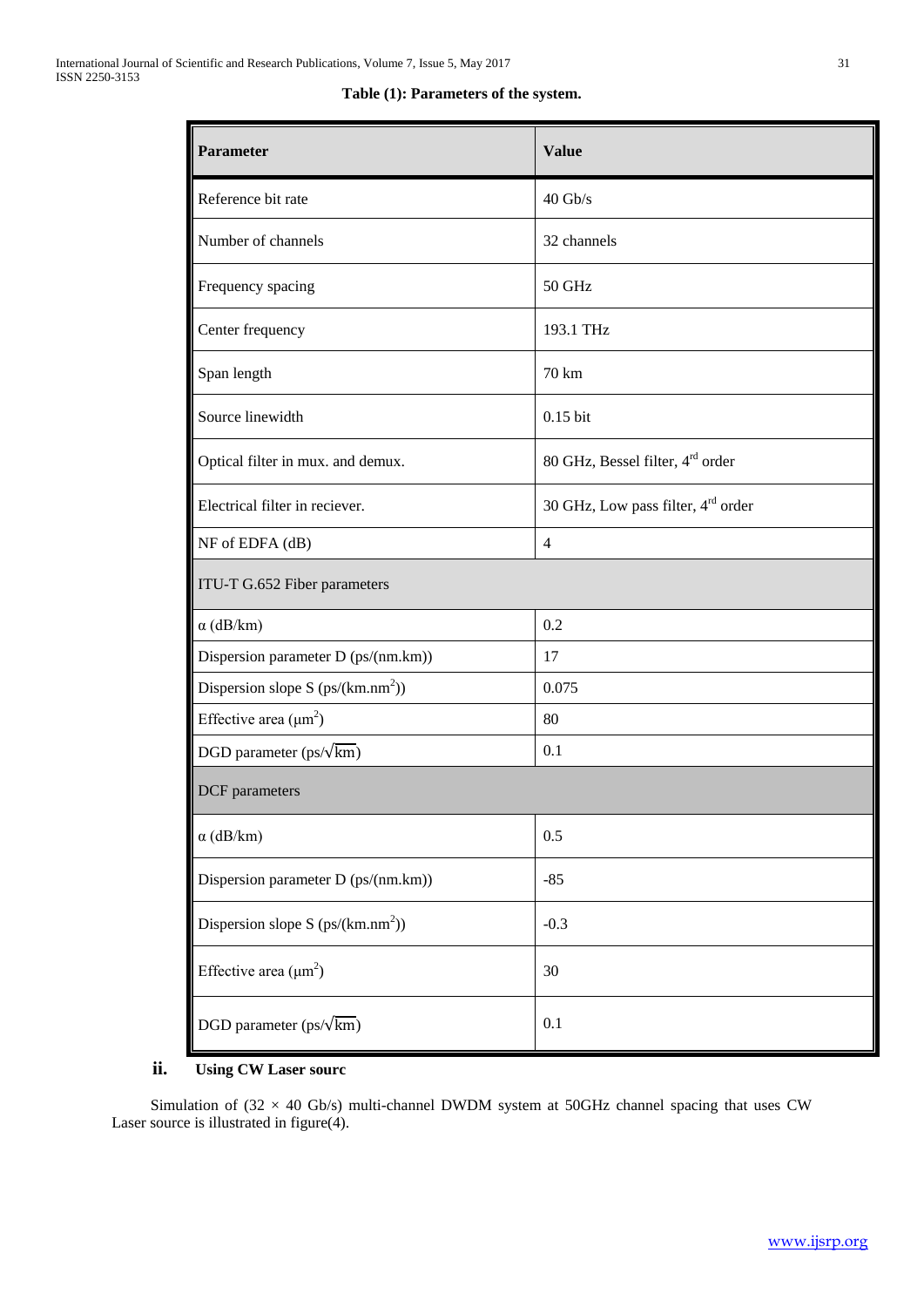

**(a)Structure of the transmitter (b) Structure of the receiver Figure (4): The receiver and transmitter sides of the simulated DWDM system layout by using CW Laser source.**

**Table (2): Parameters of the system.**

| Parameter          | <b>Value</b>      |
|--------------------|-------------------|
| Reference bit rate | $40 \text{ Gb/s}$ |
| Number of channels | 32 channels       |
| Frequency spacing  | 50 GHz            |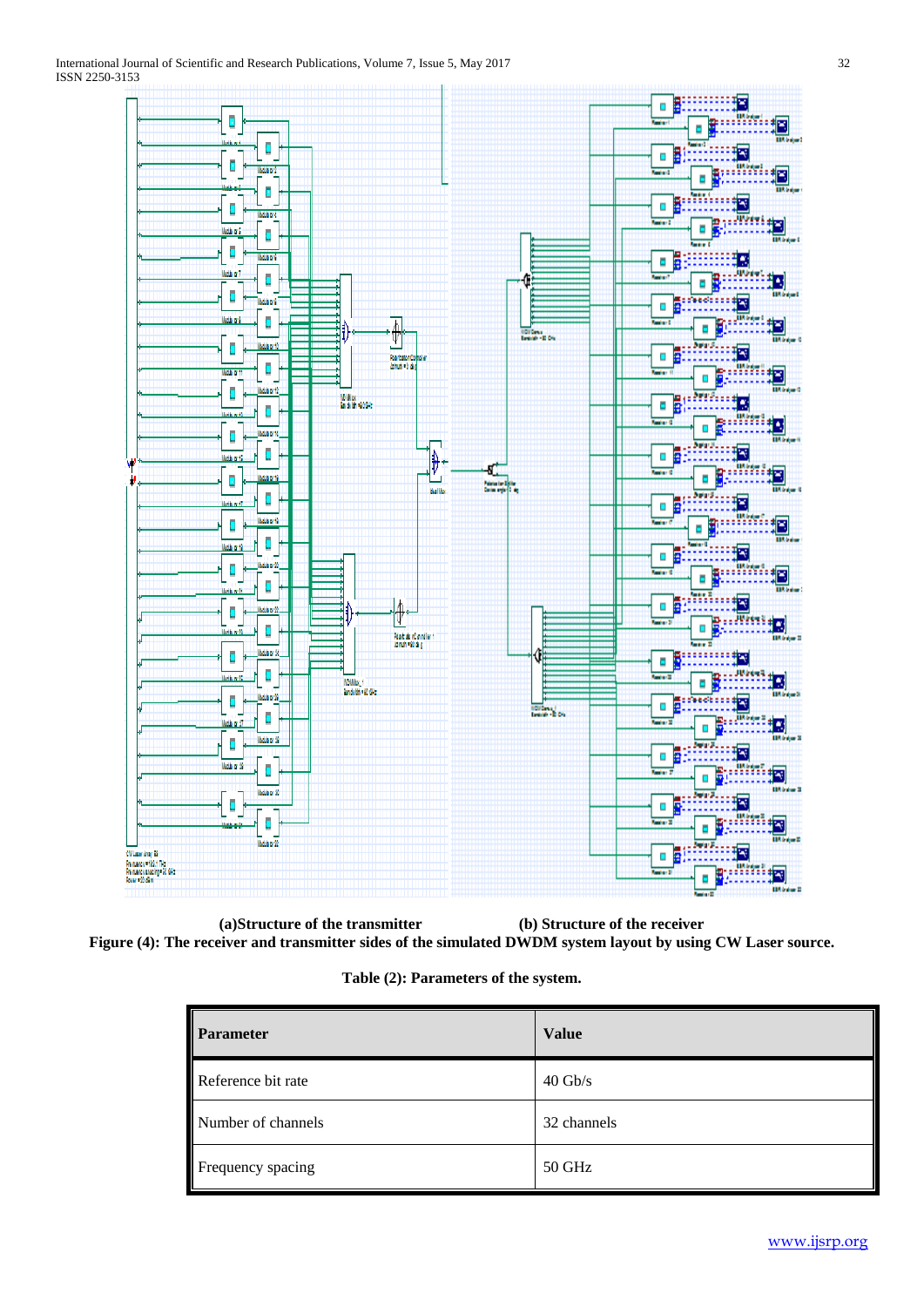| Center frequency                     | 193.1 THz                                      |  |
|--------------------------------------|------------------------------------------------|--|
| Span length                          | 70 km                                          |  |
| Source linewidth                     | 1 MHz                                          |  |
| Optical filter in mux. and demux.    | 80 GHz, Bessel filter, 4 <sup>rd</sup> order   |  |
| Electrical filter in reciever.       | 30 GHz, Low pass filter, 4 <sup>rd</sup> order |  |
| NF of EDFA (dB)                      | $\overline{4}$                                 |  |
| ITU-T G.652 Fiber parameters         |                                                |  |
| $\alpha$ (dB/km)                     | 0.2                                            |  |
| Dispersion parameter D (ps/(nm.km))  | 17                                             |  |
| Dispersion slope S $(ps/(km.nm^2))$  | 0.075                                          |  |
| Effective area $(\mu m^2)$           | 80                                             |  |
| DGD parameter $(ps/\sqrt{km})$       | 0.1                                            |  |
| DCF parameters                       |                                                |  |
| $\alpha$ (dB/km)                     | 0.5                                            |  |
| Dispersion parameter D (ps/(nm.km))  | $-85$                                          |  |
| Dispersion slope S $(ps/(km.nm^2))$  | $-0.3$                                         |  |
| Effective area $(\mu m^2)$           | 30                                             |  |
| DGD parameter (ps/ $\sqrt{\rm km}$ ) | 0.1                                            |  |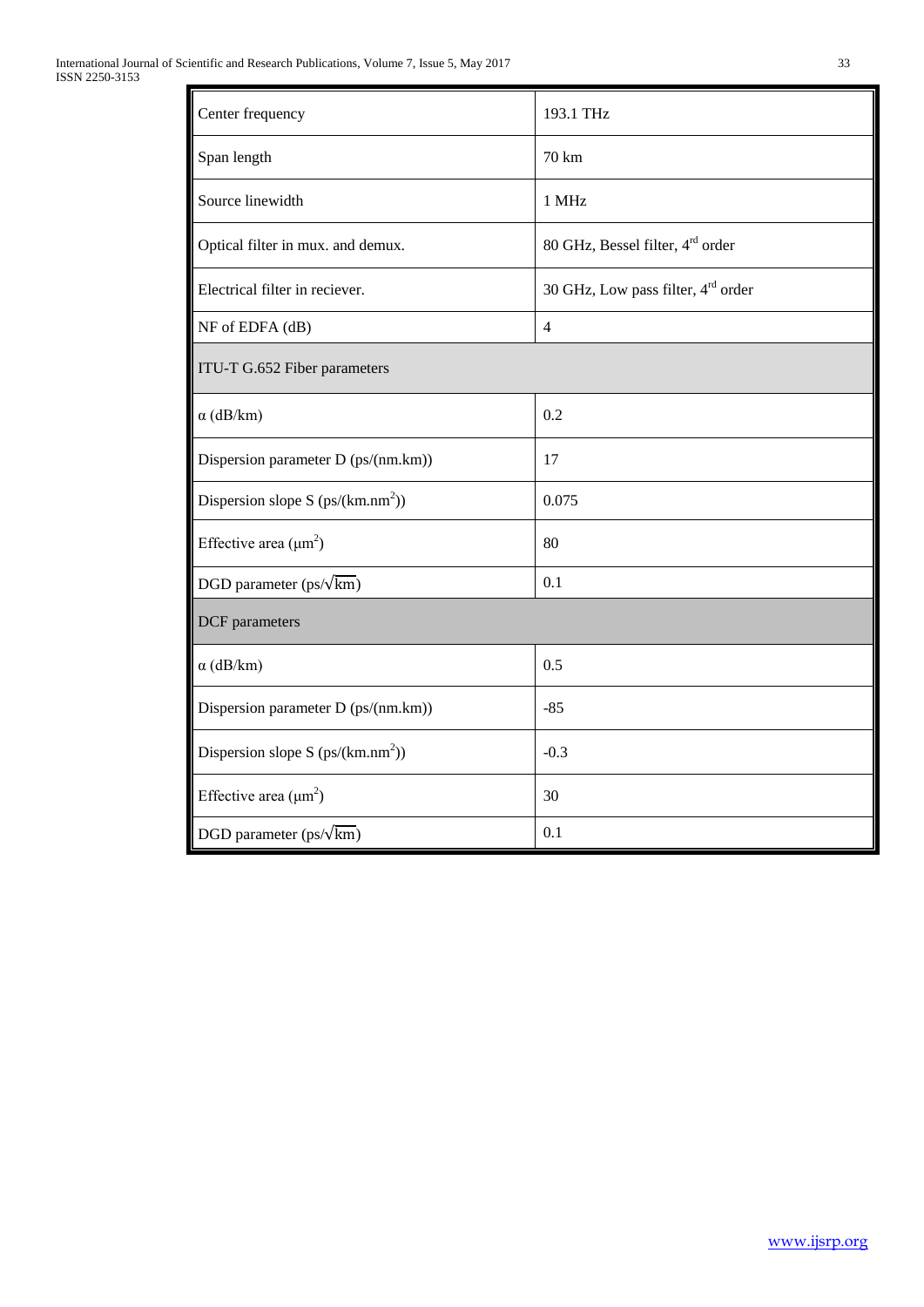#### II. STIMULATION RESULT AND DISCUSSION

 The relationship between Q-factor and power input in the single channel system  $(1 \times 40 \text{ Gb/s})$  for CW Laser source with (33%RZ-DPSK) modulation formats and the soliton source are illustrate in figure (5).



**Figure (5): Q-Factor versus input power at 40 Gb/s single channel for soliton source system (W=0.15 bit) and CW Laser source.**

 The performance of BER related with the SNR in the single channel system  $(1 \times 40 \text{Gb/s})$  for the CW Laser source and soliton source with symmetric dispersion compensation are illustrate in figure (6)



**Figure (6): BER versus SNR for 40 Gb/s single channel with soliton source system (W=0.15) bit and CW Laser source.**

 The eye diagrams of CW Laser source with (33%RZ-DPSK) modulation formats and soliton source in  $(1 \times 40 \text{ Gb/s})$ single channel system with symmetric dispersion compensation are illustrated in figure (7).



**(b) CW Laser source system.**

**Figure (7): The eye diagrams at 40 Gb/s single channel for soliton source system (W=0.15) bits and CW Laser source**

 The simulation results illustrate that the performance of system with soliton source is better than the CW Laser source.

 It can note clearly from figure (6) that the soliton system has Q.factor (49. 73691) while CW Laser source has Q.factor(40.7364)dB with distance 70 Km, of power input (5.41667) dBm.

 From figure (7) shows that the soliton system has BER (- 30. 136) dB while CW Laser source has BER (-19.29) dB at SNR (4.61836) dB with 70Km distance.

The relationship between Q-factor and power input in  $(32 \times 40)$ Gb/s) multi-channel DWDM system for CW Laser source with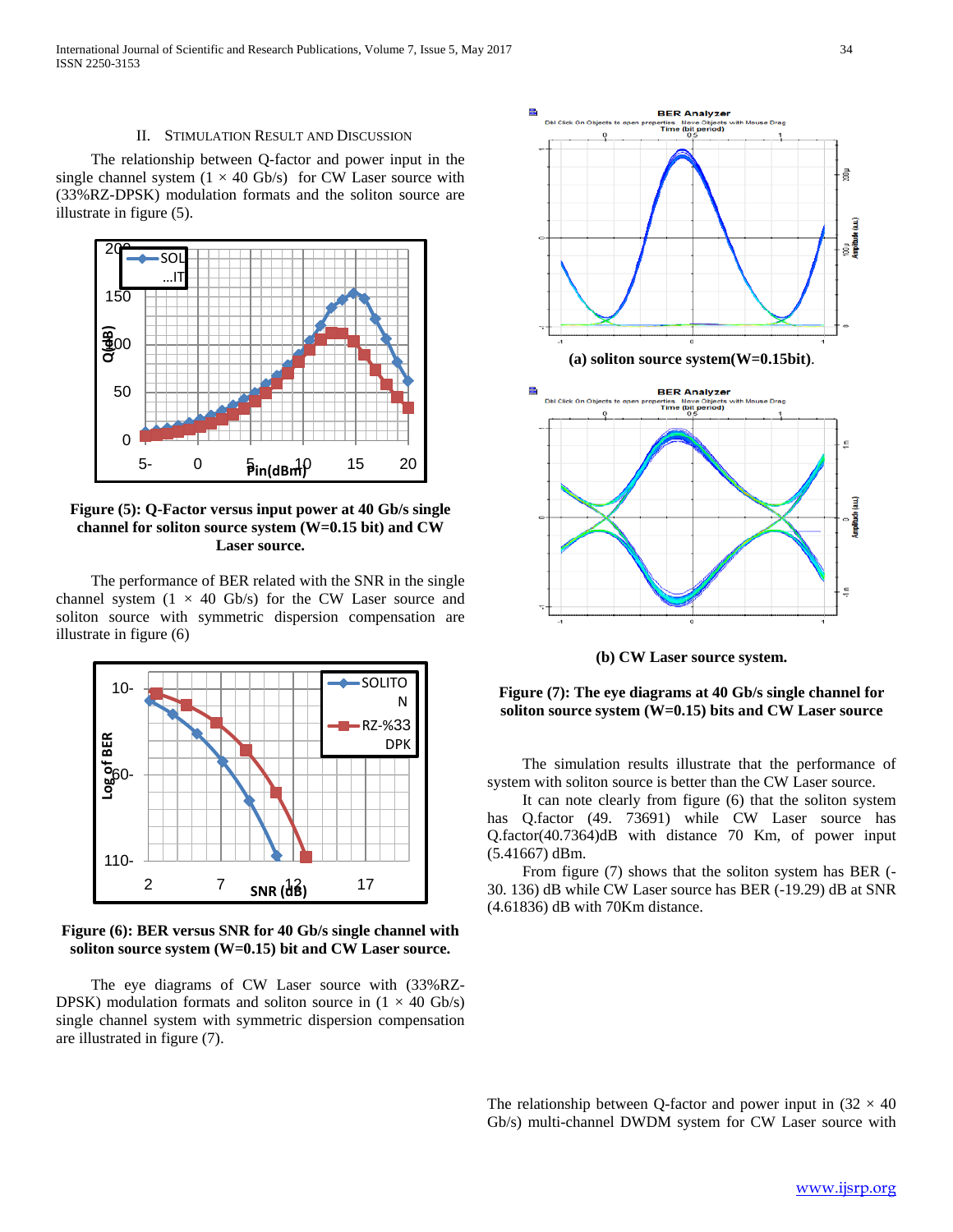(33%RZ-DPSK) modulation formats and the soliton source (W=0.15 bit) are illustrate in figure (8).



Figure (8): Q-Factor versus input power at  $(32 \times 40 \text{ Gb/s})$ **multi-channel for soliton source system (W=0.15 bit) and CW Laser source.**

The performance of BER related with the SNR in  $(32 \times 40)$ Gb/s) multi-channel DWDM system for the CW Laser source with (33%RZ-DPSK) modulation formats and soliton source (W=0.15bit) are illustrate in figure (9).

## **Figure (9): BER versus SNR for (32 × 40 GB/s) multi-channel for soliton source system (W=0.15 bit) and CW Laser source**

 The eye diagrams of CW Laser source with (33%RZ-DPSK) modulation formats and soliton source in  $(32 \times 40 \text{ Gb/s})$ multi-channel DWDM system are illustrated in figure (10).



## Figure (10): The eye diagrams for  $(32 \times 40 \text{ Gb/s})$  multi**channel for soliton source system (W=0.15 bit) and CW Laser source.**

 It can note clearly from figure (8) that the performance of system with soliton source is better than the CW Laser source,where the soliton system has Q.factor (15.62) while CW Laser source has Q.factor(14.63)dB with distance 70 Km, of power input (6.02) dBm.

 From figure (9) shows that the soliton system has BER (- 5.03) dB while CW Laser source has BER (-4.14) dB at SNR (6.27) dB with 70Km distance

#### III. CONCLUSION

In this paper, design of  $(1 \times 40 \text{ Gb/s})$  single channel and (32×40 Gb/s) multi-channel DWDM system using different types of optical source (CW Laser and Optical Soliton). The simulation results illustrate that the performance of system with soliton source is better than the CW Laser source with (33%RZ-DPSK) modulation formats.

 The soliton system performance Improves with increasing transmission distance because the effects of nonlinearity (selfphase modulation) appears to be balanced with effects of linearity (group velocity dispersion).